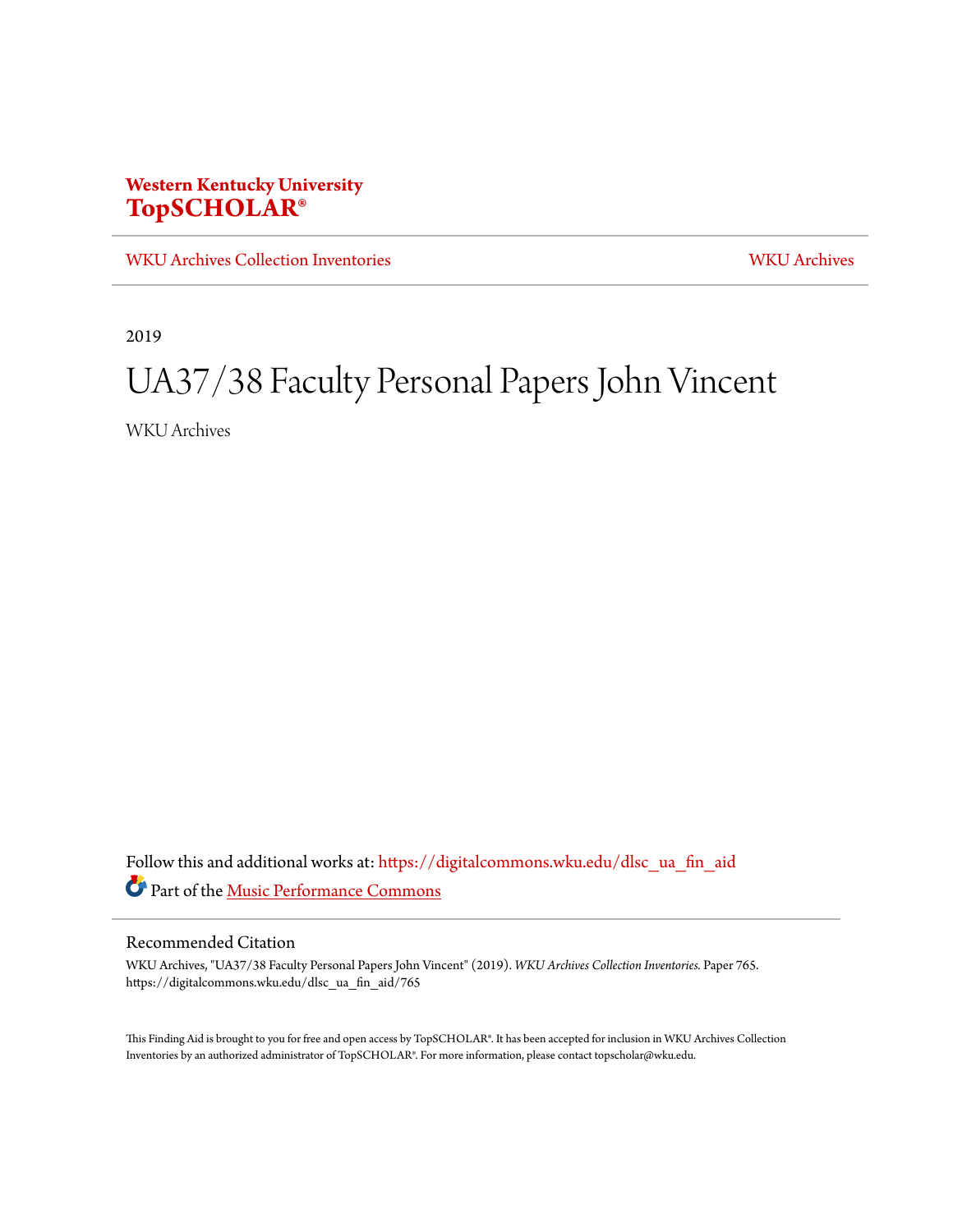

**Western Kentucky University UA37 Faculty Personal Papers Series 38 John Vincent Personal Papers**

#### **Contact information:**

WKU Archives 1906 College Heights Blvd.#11092 Bowling Green, KY 42101-1092 Phone: 270-745-4793 Email: [archives@wku.edu](mailto:archives@wku.edu) Home page:<https://wku.edu/library/archive> © 2010 WKU Archives, Western Kentucky University. All rights reserved.

**Biographical History:** John Vincent, head of Music Department, Western Kentucky University from 1937 through 1945 was a native of Birmingham, Alabama. He was educated at the New England Conswervatory, Northwestern University, Peabody College, Harvard University, Ecole Normale de Music and Cornell University. Prior to coming to WKU he taught in the El Paso school system and at Peabody College.

**Description:** Professional correspondence of WKU Music Department chair John Vincent regarding music festivals with some personal correspondence included.

**Dates:** 1939-1977

**Extent:** .12 cu. ft.

#### **Subject Analytics:**

**Concerts** Correspondence Music (WKU)

Music festivals Programs Western Kentucky University

#### **Digital Commons:**

**Music** Music Performance

**Accession Information:** These records transferred to WKU Archives upon its creation.

**Access Restrictions:** none

**Allied Materials:** UA68/9 WKU Music

**Preferred Citation:** UA37/38 John Vincent Personal Papers, WKU Archives, Bowling Green, Kentucky, USA.

**Processing Information:** Records processed and collection inventory created 2019.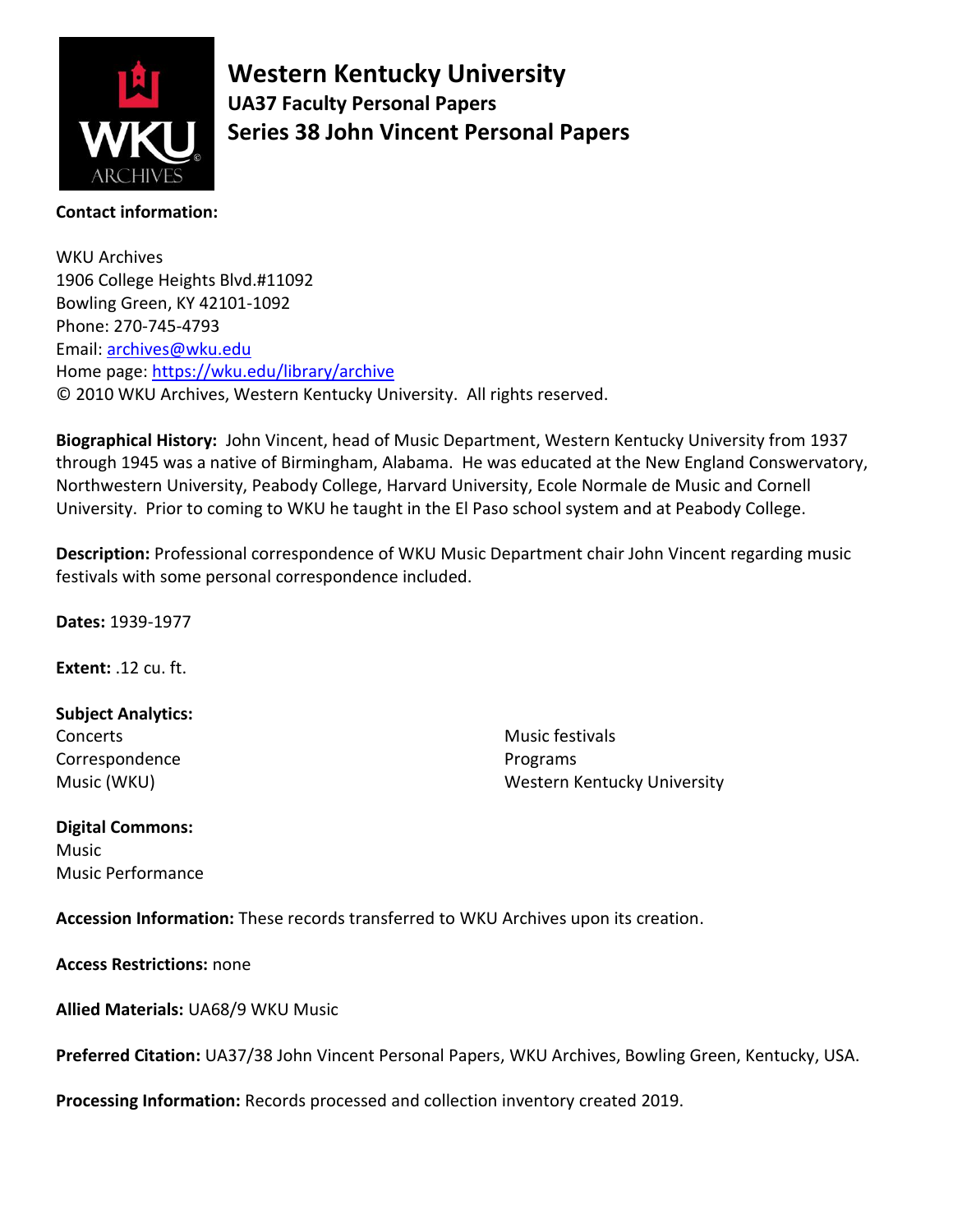## **Finding Aid Report**

*08/20/2019*

| <b>UA37.38</b>             | <b>Records</b>                                                                                                                                  | <b>Date</b>           |  |  |  |
|----------------------------|-------------------------------------------------------------------------------------------------------------------------------------------------|-----------------------|--|--|--|
| Level                      | <b>Series</b>                                                                                                                                   | <b>Linked to UA37</b> |  |  |  |
| Title<br><b>Collection</b> | <b>UA37 Faculty Personal Papers</b><br><b>Series 38 John Vincent Personal Papers</b>                                                            |                       |  |  |  |
| <b>Scope &amp; Content</b> | <b>WKU Archives</b>                                                                                                                             |                       |  |  |  |
|                            | Professional correspondence of WKU Music Department chair John Vincent regarding music festivals with some personal<br>correspondence included. |                       |  |  |  |

#### **Container List**

| <b>Container</b> | <b>Folder</b>                                                                                                                                                                                                                                                                                                                                                                                                                                                                                                                                                                                                                                                                                                                                                                                                                                | <b>Creator</b>                                                                            | <b>Date</b> | <b>Title</b>   |                                                                                                                                                        |
|------------------|----------------------------------------------------------------------------------------------------------------------------------------------------------------------------------------------------------------------------------------------------------------------------------------------------------------------------------------------------------------------------------------------------------------------------------------------------------------------------------------------------------------------------------------------------------------------------------------------------------------------------------------------------------------------------------------------------------------------------------------------------------------------------------------------------------------------------------------------|-------------------------------------------------------------------------------------------|-------------|----------------|--------------------------------------------------------------------------------------------------------------------------------------------------------|
| Box 1            |                                                                                                                                                                                                                                                                                                                                                                                                                                                                                                                                                                                                                                                                                                                                                                                                                                              | Vincent, John, 1902-1977                                                                  | 1939        | Correspondence |                                                                                                                                                        |
| Description      | Aldrich, Loyal<br><b>Baldwin Piano Company</b><br>Band sponsors<br>Billings, M.L.<br>Bloom, John<br>Bobrick, William<br>Bowling Green-Hopkinsville Bus Company<br><b>Bowling Green Music Club</b><br>Canon, E.H.<br>Channon, Chester<br>Clark-Brewer Teachers' Agency<br>Clifton, Louis<br>Cole, Basil<br>Cook, Milton<br>Cooper, Mrs. A.R.<br>Couch, Lucille<br>Crabill, E.B.<br>Davis, Mrs. J.W.<br>Elkins, James<br>Fairchild Aerial Camera Corporation<br>Ferry, Ruth<br>Fordsville High School<br>Gatwood, E.J.<br>General Remarks About the Glee Club Contest<br>Grise, Finley<br>Haggan, Henry<br>Horton, Lewis<br>Hughes-Kirkpatrick High School<br>Jacks, Nellie<br>Jaggers, C.H.<br>Johnson, Hugh<br>Kennedy, Louise<br>Lane, Mrs. W.J.<br>Largura, Norma<br>Massinger, Charles<br>Miller, George<br>Miller, Harold<br>Moore, Earl | Final Instructions for the Music Festival at Western Kentucky Teachers College, 4/22/1939 |             |                | Subjects Correspondence<br>Expense accounts<br>Concerts<br>Radio broadcasting<br>Pianos<br>Music festivals<br>Audio recording<br>Gifts<br><b>Bells</b> |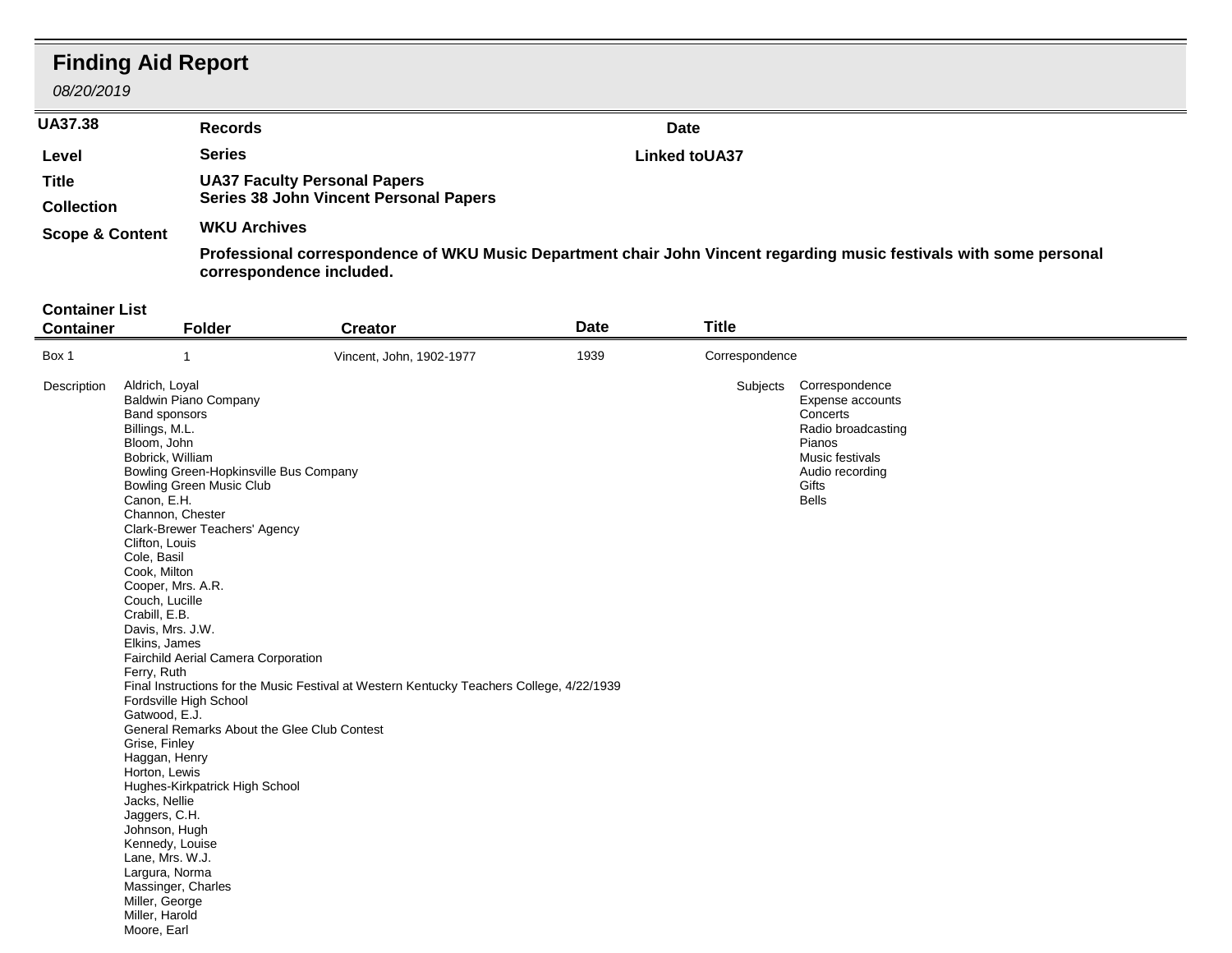|             | Morehead State University<br>Music Festival, 1939<br>Music (WKU)<br>Perry, R.D.<br>Piatt, M.P.                                                                                                                                                                                                                                                                                                                                                                                                                                                                                                                                                                                      |                          |      |              |
|-------------|-------------------------------------------------------------------------------------------------------------------------------------------------------------------------------------------------------------------------------------------------------------------------------------------------------------------------------------------------------------------------------------------------------------------------------------------------------------------------------------------------------------------------------------------------------------------------------------------------------------------------------------------------------------------------------------|--------------------------|------|--------------|
|             | Pride, J.E.<br>Relative to the Baltimore Trip<br>Sconberg, Vernon<br>Seaton, Olive<br>Shakman, S.D.                                                                                                                                                                                                                                                                                                                                                                                                                                                                                                                                                                                 |                          |      |              |
|             | Shortage on Your Report of May 31<br>Simon, Frank<br>Smith, Bert<br>Strahm, Franz<br>Student workers                                                                                                                                                                                                                                                                                                                                                                                                                                                                                                                                                                                |                          |      |              |
|             | Students Making Baltimore Trip, nd<br>Travelstead, Nell<br>Travelstead, Nell. To the Members of the Girls' Glee Club<br><b>Trigg County High School</b><br>University of Virginia<br>Washington & Lee University<br>Wright, Mrs. Ernest                                                                                                                                                                                                                                                                                                                                                                                                                                             |                          |      |              |
| Box 1       | 2                                                                                                                                                                                                                                                                                                                                                                                                                                                                                                                                                                                                                                                                                   | Vincent, John, 1902-1977 | 1940 | Corresponden |
| Description | Bowling Green High School<br>Breckenridge County High School<br>Camp, Mrs. Lucian<br>Campbellsville High School<br><b>Central City Schools</b><br>Central Park School (McHenry, KY)<br><b>Clark-Brewer Teachers Agency</b><br>Clifton, Louis<br>Columbia High School<br>Coulter, Joseph<br>Dalton, Sidney<br>Daviess County High School<br>Edmonton High School<br>Elizabethtown High School<br>Elliott, James<br>Fordsville High School<br>Form letters<br>Franklin High School<br>Garrett, Paul<br>Glasgow High School<br>Hartford High School<br>Hearin, Marshall<br>Hill, Will<br>Irvington High School<br>Jefferson, Karrie<br>Kentucky Band & Orchestra Directors Association |                          |      | Subjects     |
|             | Lebanon Junction High School<br>Leitchfield High School<br>Lutz, D.B.<br>McGehee, Katherine                                                                                                                                                                                                                                                                                                                                                                                                                                                                                                                                                                                         |                          |      |              |
|             | Marshall, Minnie<br>Matthews, Willard<br>Meade County High School<br>Memorial High School (Hardyville, KY)<br>Miller, Lillie<br>Mosser, D.H.                                                                                                                                                                                                                                                                                                                                                                                                                                                                                                                                        |                          |      |              |

Mt. Washington High School Music Publishers Holding Corporation respondence

Correspondence Music festivals Public relations Stencils (Tools) **Typewriting**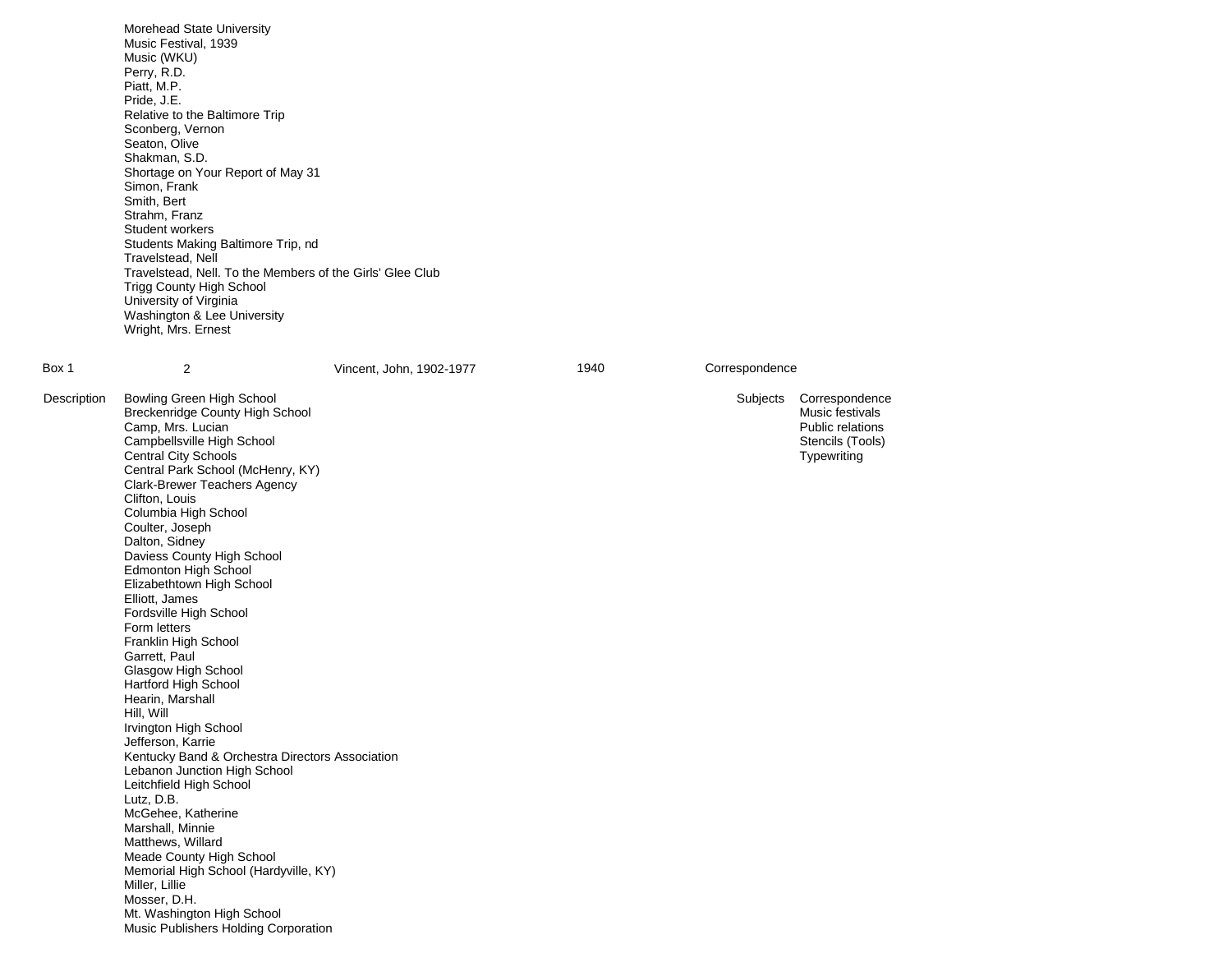|             | National School Band Association<br>Perkins, Evelyn<br>Port Chester High School Band (Port Chester, NY)<br>Russellville Superintendent of Schools<br>Rutan, Lillian<br>St. Joseph Academy (Maple Mount, KY)<br>St. Joseph School (Owensboro, KY)<br>Scott, Glenn<br>Sims, Bernice<br>Sonora High School<br>Student recruitment<br>Thompson, Kelly<br><b>Todd County High School</b><br>Tompkinsville High School<br>Training School (WKU)<br>Vine Grove High School<br>Walker, Mrs. Robert<br>Ward-Belmont School<br>Weldon, Ruth         |                          |      |                          |                                                                                                       |
|-------------|-------------------------------------------------------------------------------------------------------------------------------------------------------------------------------------------------------------------------------------------------------------------------------------------------------------------------------------------------------------------------------------------------------------------------------------------------------------------------------------------------------------------------------------------|--------------------------|------|--------------------------|-------------------------------------------------------------------------------------------------------|
| Box 1       | 3                                                                                                                                                                                                                                                                                                                                                                                                                                                                                                                                         | Vincent, John, 1902-1977 | 1941 | Correspondence           |                                                                                                       |
| Description | Barkley, Alben<br>Bridenbach, Melvin<br>C.C. Birchard & Company<br>Clifton, Louis<br>Deane, Grace<br>Form letters<br>Foster Music Camp (Richmond, KY)<br>Hutton, Ed<br>Kentucky Music Educators Association<br>King, W.P.<br>Lewis, Ellen<br>Lewis, Mildred<br>Massenger, Charles<br>Meador, Harriett<br>Miller, Eugene<br>Music festival results<br>Owensboro High School<br>Pierce, Timothy<br>Putnam, Loren<br>Sauer, Theodore<br>Stone, Frances<br>Strahm, Franz<br><b>Textbooks</b><br><b>Third District Educational Association</b> |                          |      | Subjects                 | Correspondence<br>Music festivals<br>Taxes<br>Soldiers<br><b>Musicians</b>                            |
| Box 1       | 8                                                                                                                                                                                                                                                                                                                                                                                                                                                                                                                                         | Vincent, John, 1902-1977 | 1942 | <b>Christmas Concert</b> |                                                                                                       |
| Description | A Virgin Unspotted<br>Break Forth, O Beauteous Heavenly Light<br><b>Bulgarian Straw Carol</b><br>Channon, Chester<br>Christmas concert<br>Christmas Hymn (O Holy Night)<br>Cradle Song of the Shepherds<br>From Heights of Heaven to Earth I Fare<br><b>Hodie Christus Natus Est</b><br>How Beautiful are the Feet of Him<br>I Wonder as I Wander<br>Johannsen, Wilhelmina<br>Lyrics                                                                                                                                                      |                          |      | Subjects                 | Correspondence<br>Radio broadcasting<br>Concerts<br>Music education<br>Christmas carols<br>Folk songs |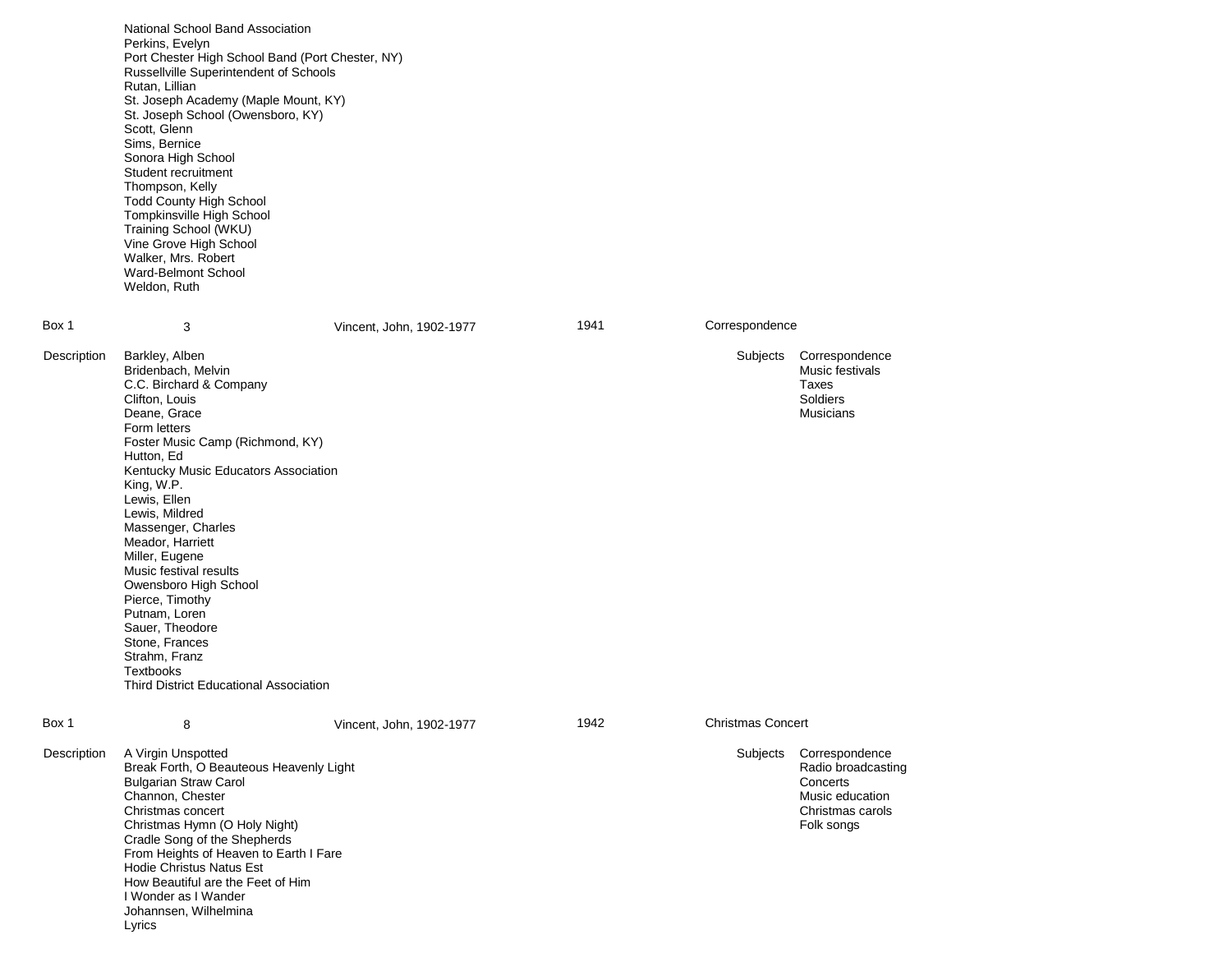Niles, John Jacob Sing We the Virgin Mary Ye Watchers & Ye Holy Ones

| Box 1       | 4                                                                                                                                                                                                                                                                                                                                                                                                                                                                                                                                                                                                                                                                                                                                                                                                                                                                                                                                                                                                                                        | Vincent, John, 1902-1977 | 1942 | Correspondence |                                                                                                                         |
|-------------|------------------------------------------------------------------------------------------------------------------------------------------------------------------------------------------------------------------------------------------------------------------------------------------------------------------------------------------------------------------------------------------------------------------------------------------------------------------------------------------------------------------------------------------------------------------------------------------------------------------------------------------------------------------------------------------------------------------------------------------------------------------------------------------------------------------------------------------------------------------------------------------------------------------------------------------------------------------------------------------------------------------------------------------|--------------------------|------|----------------|-------------------------------------------------------------------------------------------------------------------------|
| Description | Broadway Methodist Church (Bowling Green, KY)<br>Christ Episcopal Church (Bowling Green, KY)<br>Church, Norval<br>Cimera, Jaroslav<br>Dad's Day Invitation<br>Enlistment Plan for College Students Grants Deferment Until Graduation, 6/24/1942<br>First Baptist Church (Bowling Green, KY)<br>First Christian Church (Bowling Green, KY)<br>First Presbyterian Church (Bowling Green, KY)<br>Gospel Center (Bowling Green, KY)<br>Harris, Roy<br>Hunt, Tom<br>Kerr Memorial Church (Bowling Green, KY)<br>Lewis, Eileen<br>Liddle, Carleton<br>Ligon, Arthur<br>Lomax, Alan<br>Long, Frank<br>Magurean, Mary<br>Music I<br>Music II<br>Music 330<br>Rutan, James<br>St. Joseph Catholic Church (Bowling Green, KY)<br>Scarborough, Gilbert<br>State Street Methodist Church (Bowling Green, KY)<br>Student recruitment<br>Traxler, Natalie<br>Twelfth Street Church of Christ (Bowling Green, KY)<br>Walters, Fred<br>Westminster Presbyterian Church (Bowling Green, KY)<br>Whitmer, J.R.<br>Wilson, Effie<br><b>WSM Radio Station</b> |                          |      | Subjects       | Correspondence<br>Music festivals<br>Curriculum<br>Music education<br>Radio stations<br>Folk songs                      |
| Box 1       | 5                                                                                                                                                                                                                                                                                                                                                                                                                                                                                                                                                                                                                                                                                                                                                                                                                                                                                                                                                                                                                                        | Vincent, John, 1902-1977 | 1943 | Correspondence |                                                                                                                         |
| Description | Aeolian Club<br>Baxter, Jean<br>Boone, Mary<br>Bryant, Bettie<br>Cashman, John<br>Clark & Brewer Teacher's Agency<br>Clifton, Louis<br>Crouch, Sam<br>Elledge, Clara<br>Farris, John<br>Hanson, Howard<br>Harner, Martin<br>History-Air Crew Students test<br>Hunt, Fred<br>Infantry ROTC at Western, 5/22/1942<br>Jackson, Mrs. Ottis<br>Lomax, Alan<br>MacDowell Club                                                                                                                                                                                                                                                                                                                                                                                                                                                                                                                                                                                                                                                                  |                          |      | Subjects       | Correspondence<br>Music festivals<br>Curriculum<br>Music<br>Soldiers<br>United States. Army<br>United States. Air Force |

McGruder, Ford